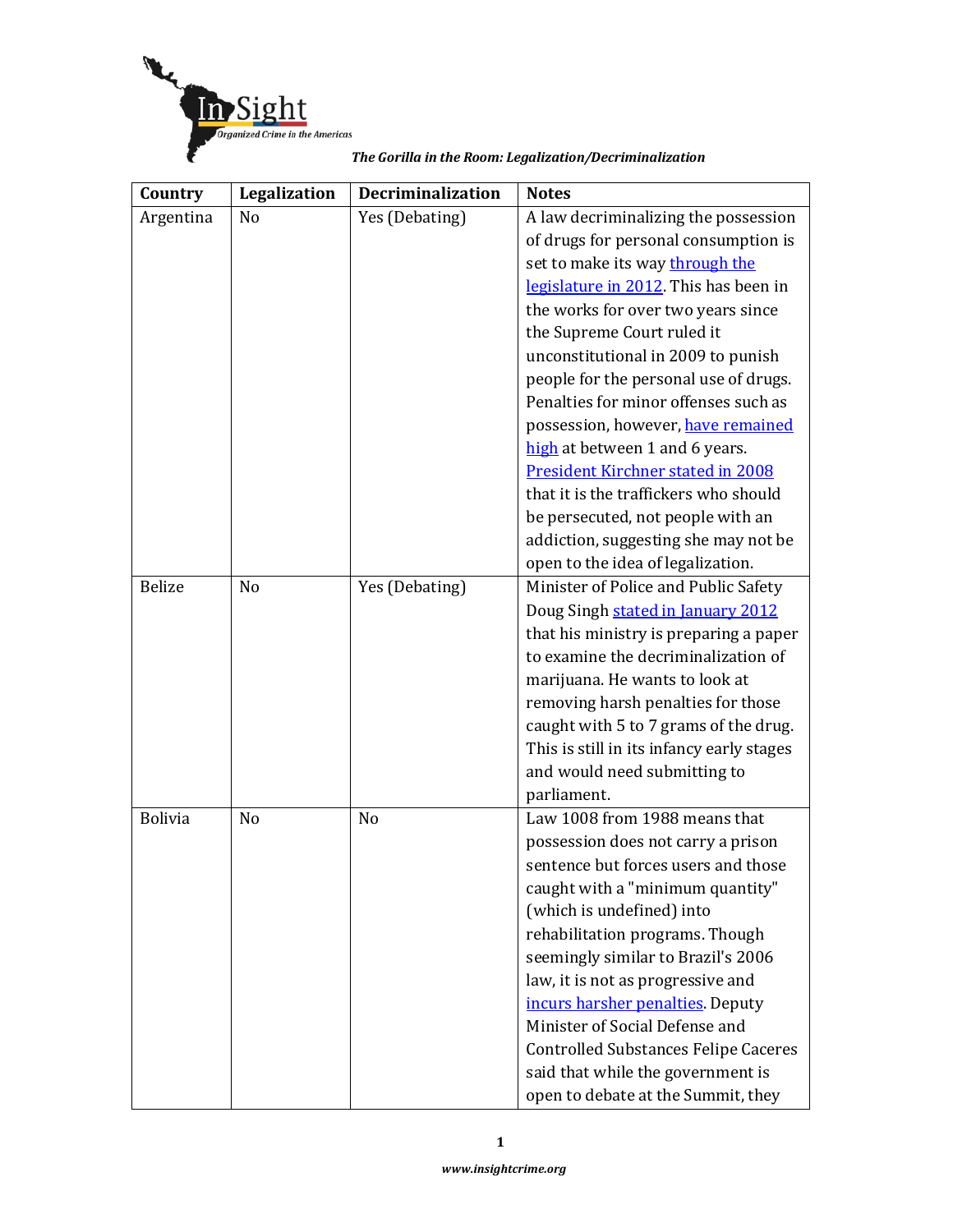

|               |                |                | will likely remain in opposition to full    |
|---------------|----------------|----------------|---------------------------------------------|
|               |                |                | decriminalization.                          |
| <b>Brazil</b> | N <sub>o</sub> | Yes (Partial)  | Brazil's 2006 law partially                 |
|               |                |                | decriminalizes possession; users            |
|               |                |                | cannot be imprisoned but can be             |
|               |                |                | forced into treatment, educational          |
|               |                |                | programs or community service.              |
|               |                |                | Justice Minister Jose Eduardo               |
|               |                |                | Cardozo said in January 2011 that           |
|               |                |                | Brazil will explore the full                |
|               |                |                | decriminalization of some drugs but         |
|               |                |                | only after "deep" analysis.                 |
| Canada        | N <sub>o</sub> | N <sub>o</sub> | "We're strongly opposed to the              |
|               |                |                | legalization of drugs," said Prime          |
|               |                |                | <b>Minister Stephen Harper in</b>           |
|               |                |                | November 2011. Canada also enacted          |
|               |                |                | tough new laws in March 2012                |
|               |                |                | against possession that will create         |
|               |                |                | mandatory minimum sentences.                |
| Chile         | Open to        | Yes (Partial)  | Chile adopted Law 20.000 in 2007            |
|               | Debate         |                | that decriminalized the possession of       |
|               |                |                | drugs for individual use in the             |
|               |                |                | private sphere. If caught with drugs        |
|               |                |                | in a public area, the punishment can        |
|               |                |                | be a fine, community service or             |
|               |                |                | forced treatment. It is a grey area as      |
|               |                |                | to the legality of a group of people        |
|               |                |                | assembling in a private area to take        |
|               |                |                | drugs. This can incur a prison              |
|               |                |                | sentence if the judge deems the             |
|               |                |                | intent to be distribution or sharing.       |
|               |                |                | <b>Chancellor Alfredo Moreno said Chile</b> |
|               |                |                | will support the debate on                  |
|               |                |                | legalization but has not yet taken a        |
|               |                |                | position on the issue.                      |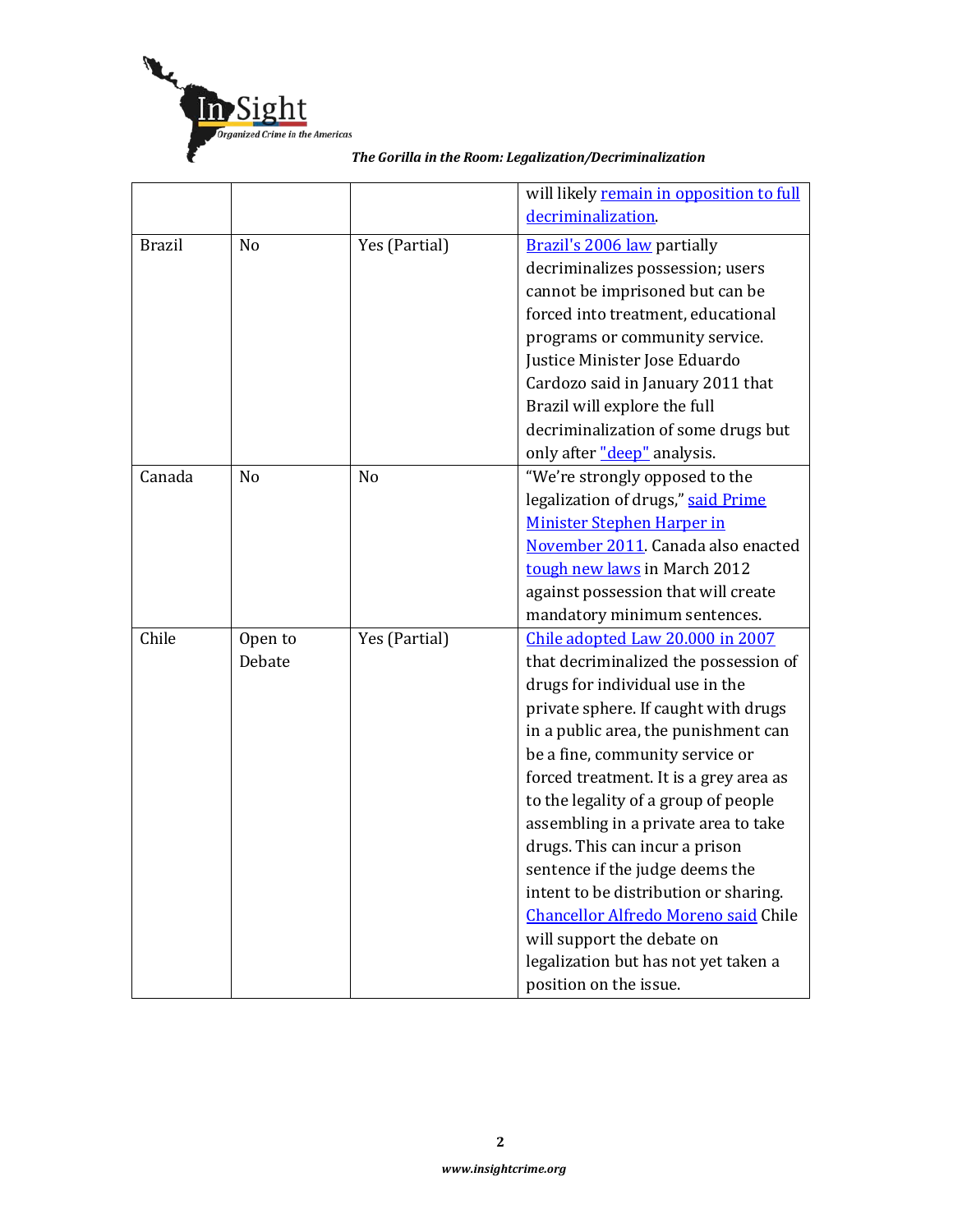

|  |  | The Gorilla in the Room: Legalization/Decriminalization |  |  |
|--|--|---------------------------------------------------------|--|--|
|  |  |                                                         |  |  |

| Colombia   | Would        | Yes            | Supreme Court ruled in August 2011      |
|------------|--------------|----------------|-----------------------------------------|
|            | welcome      |                | that possession for personal            |
|            | legalization |                | consumption should not be outlawed.     |
|            |              |                | President Santos' administration has    |
|            |              |                | since been preparing legislation to     |
|            |              |                | decriminalize possession, with a limit  |
|            |              |                | of 5 grams for marijuana, and one       |
|            |              |                | gram for cocaine and crack. With        |
|            |              |                | regards to legalization, Santos has     |
|            |              |                | stated on a number of occasions that    |
|            |              |                | Colombia would welcome the              |
|            |              |                | approach providing the whole world      |
|            |              |                | joined the initiative.                  |
| Costa Rica | Open to      | Open to Debate | President Laura Chinchilla recently     |
|            | Debate       |                | stated that drug legalization needs     |
|            |              |                | "serious" debate, adding, "If we keep   |
|            |              |                | doing what we have been  [we]           |
|            |              |                | could wind up like Mexico or            |
|            |              |                | Colombia." Her position has not been    |
|            |              |                | clearly stated as to whether she is for |
|            |              |                | legalization or opposed to it. Last     |
|            |              |                | year she stated that she was opposed    |
|            |              |                | to the legalization of drugs as a way   |
|            |              |                | or stemming rising violence in          |
|            |              |                | Central America. Costa Rica has no      |
|            |              |                | laws decriminalizing the use or         |
|            |              |                | possession of drugs.                    |
| Ecuador    | Open to      | Yes (Debating) | Chancellor Ricardo Patiño stated in     |
|            | Debate       |                | March 2012 that the fight against       |
|            |              |                | narco-trafficking in Ecuador has been   |
|            |              |                | a resounding failure; therefore an      |
|            |              |                | alternative method must be sought.      |
|            |              |                | One of these alternatives could be      |
|            |              |                | decriminalization. Legislation was      |
|            |              |                | proposed late last year that would      |
|            |              |                | decriminalize possession of up to 10    |
|            |              |                | grams of marijuana, 5 grams of          |
|            |              |                | cocaine and 100 milligrams of heroin.   |
|            |              |                | This is still being debated.            |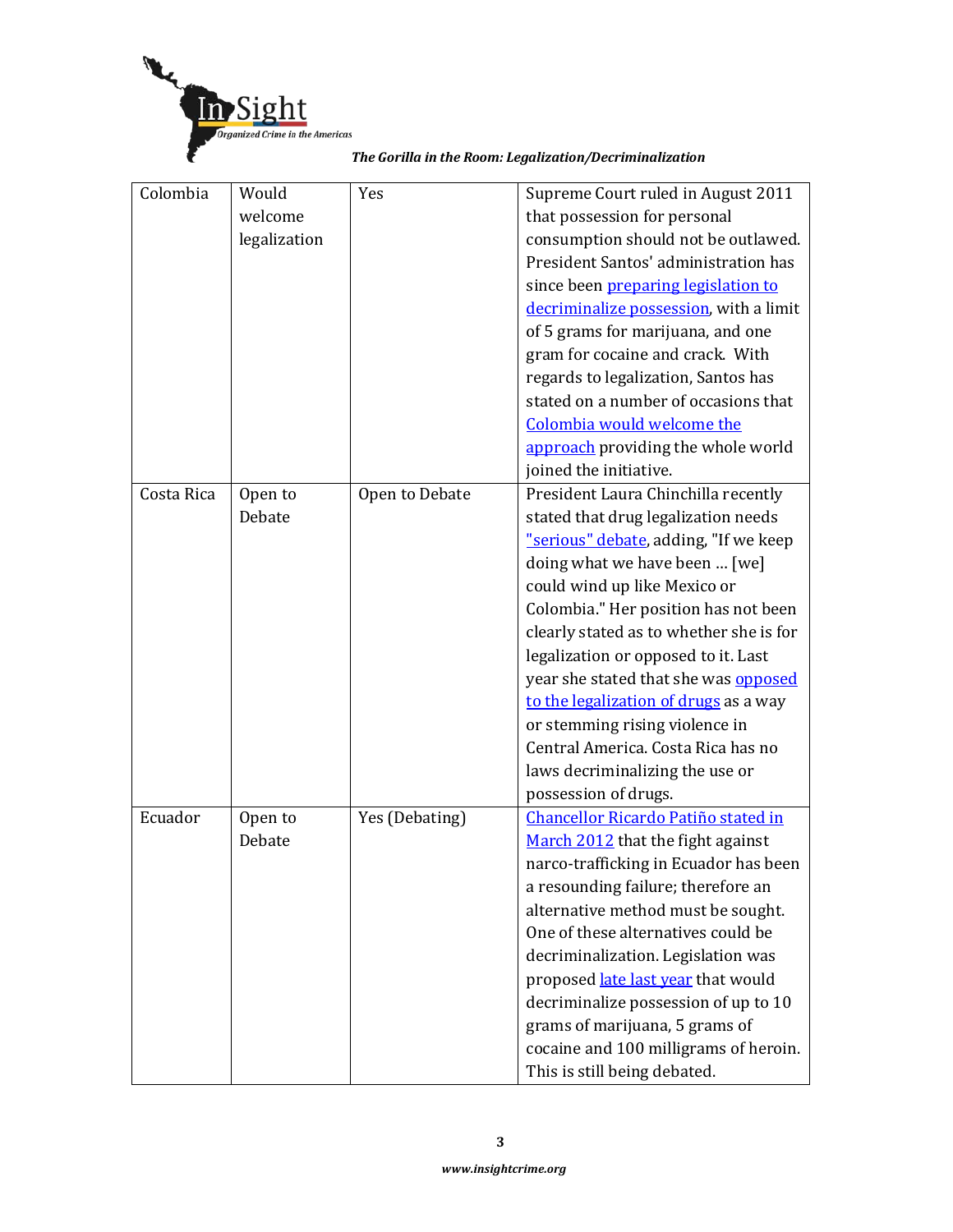

| El Salvador | N <sub>0</sub> | N <sub>o</sub>    | President Mauricio Funes seemingly     |
|-------------|----------------|-------------------|----------------------------------------|
|             |                |                   | supported Otto Perez's call for        |
|             |                |                   | debate on drug legalization, only to   |
|             |                |                   | later clarify his position as being    |
|             |                |                   | against the proposal. The possession,  |
|             |                |                   | use and trafficking of drugs in the    |
|             |                |                   | country is illegal.                    |
| Guatemala   | Would          | Would welcome     | Since taking office in January 2012,   |
|             | welcome        | decriminalization | President Otto Perez has pushed        |
|             | legalization   |                   | himself to the forefront of the debate |
|             |                |                   | on decriminalization, saying regional  |
|             |                |                   | dialogue on the issue is needed "as    |
|             |                |                   | soon as possible." He recently argued  |

in an op-ed that the fight against drugs is based on the **false premise** that the market can be eradicated, therefore, an alternative approach of drug regulation is needed. Perez has

made and no position stated on

|          |                |                | propounded some loose policy           |
|----------|----------------|----------------|----------------------------------------|
|          |                |                | proposals such as creating regulated   |
|          |                |                | trafficking corridors and a regional   |
|          |                |                | court for drug traffickers but said    |
|          |                |                | that the immediate aim is to foster    |
|          |                |                | open and constructive dialogue on      |
|          |                |                | drug regulation given the failures of  |
|          |                |                | the current approach.                  |
| Honduras | N <sub>o</sub> | N <sub>o</sub> | President Porfirio Lobo stated he      |
|          |                |                | recognizes the shortcomings of the     |
|          |                |                | current approach against drug          |
|          |                |                | trafficking but does not support       |
|          |                |                | legalization. Honduras currently has   |
|          |                |                | repressive drug laws.                  |
| Jamaica  | No             | N <sub>o</sub> | Government officials last year set out |
|          |                |                | to review the recommendations of a     |
|          |                |                | 2001 report by the <b>National</b>     |
|          |                |                | Commission for Ganja that called for   |
|          |                |                | decriminalization of small amounts     |
|          |                |                | of marijuana. No progress towards      |
|          |                |                | reforming the law, however, has been   |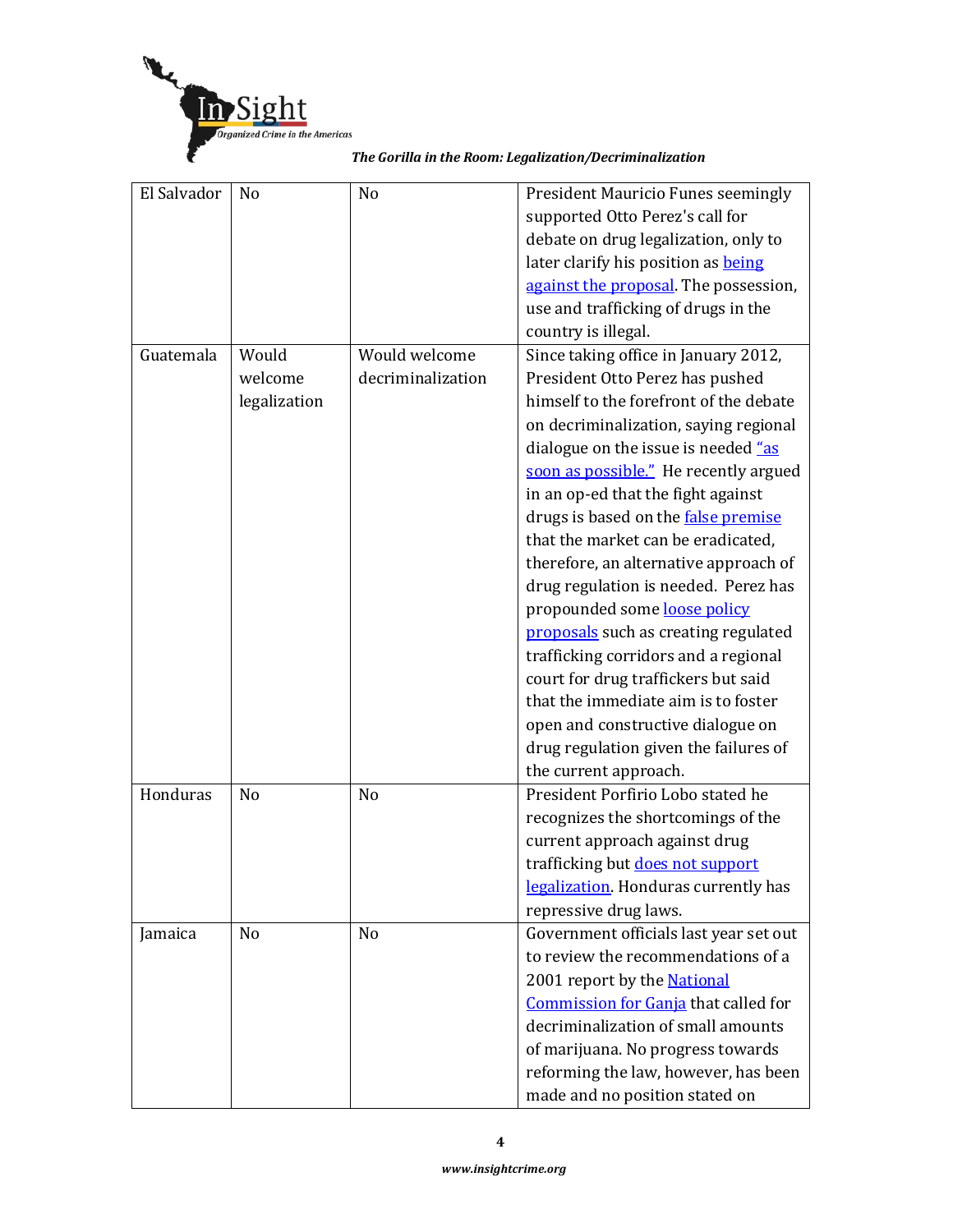

|           |                |                | legalization prior to the Summit.      |
|-----------|----------------|----------------|----------------------------------------|
| Mexico    | Open to        | Yes            | Mexico decriminalized the              |
|           | Debate         |                | possession of small amounts of         |
|           |                |                | marijuana, heroin, cocaine, and        |
|           |                |                | synthetic drugs in 2009. Those         |
|           |                |                | caught are encouraged to seek          |
|           |                |                | treatment. If caught a third time,     |
|           |                |                | treatment becomes mandatory.           |
|           |                |                | Although President Felipe Calderon     |
|           |                |                | has said the issue of legalization     |
|           |                |                | needs "serious analysis," he has not,  |
|           |                |                | as yet, come out and supported the     |
|           |                |                | proposal outright.                     |
| Nicaragua | N <sub>o</sub> | N <sub>o</sub> | President Daniel Ortega stated he      |
|           |                |                | will not support any proposals to      |
|           |                |                | decriminalize drugs.                   |
| Panama    | No             | N <sub>o</sub> | Panamanian Foreign Minister            |
|           |                |                | Roberto Enriquez said in February      |
|           |                |                | 2012 that the country "absolutely      |
|           |                |                | [does] not agree with the              |
|           |                |                | decriminalization of drugs."           |
| Paraguay  | No             | Yes            | A 1988 drug law decriminalizes         |
|           |                |                | possession for personal                |
|           |                |                | consumption. This amounts to 10        |
|           |                |                | grams of marijuana and 2 grams of      |
|           |                |                | cocaine or heroin. The head of         |
|           |                |                | Paraguay's anti-drug agency Senad      |
|           |                |                | has rejected any further moves to      |
|           |                |                | decriminalize or legalize drugs,       |
|           |                |                | saying it would create a public health |
|           |                |                | problem the country is ill-equipped    |
|           |                |                | to deal with.                          |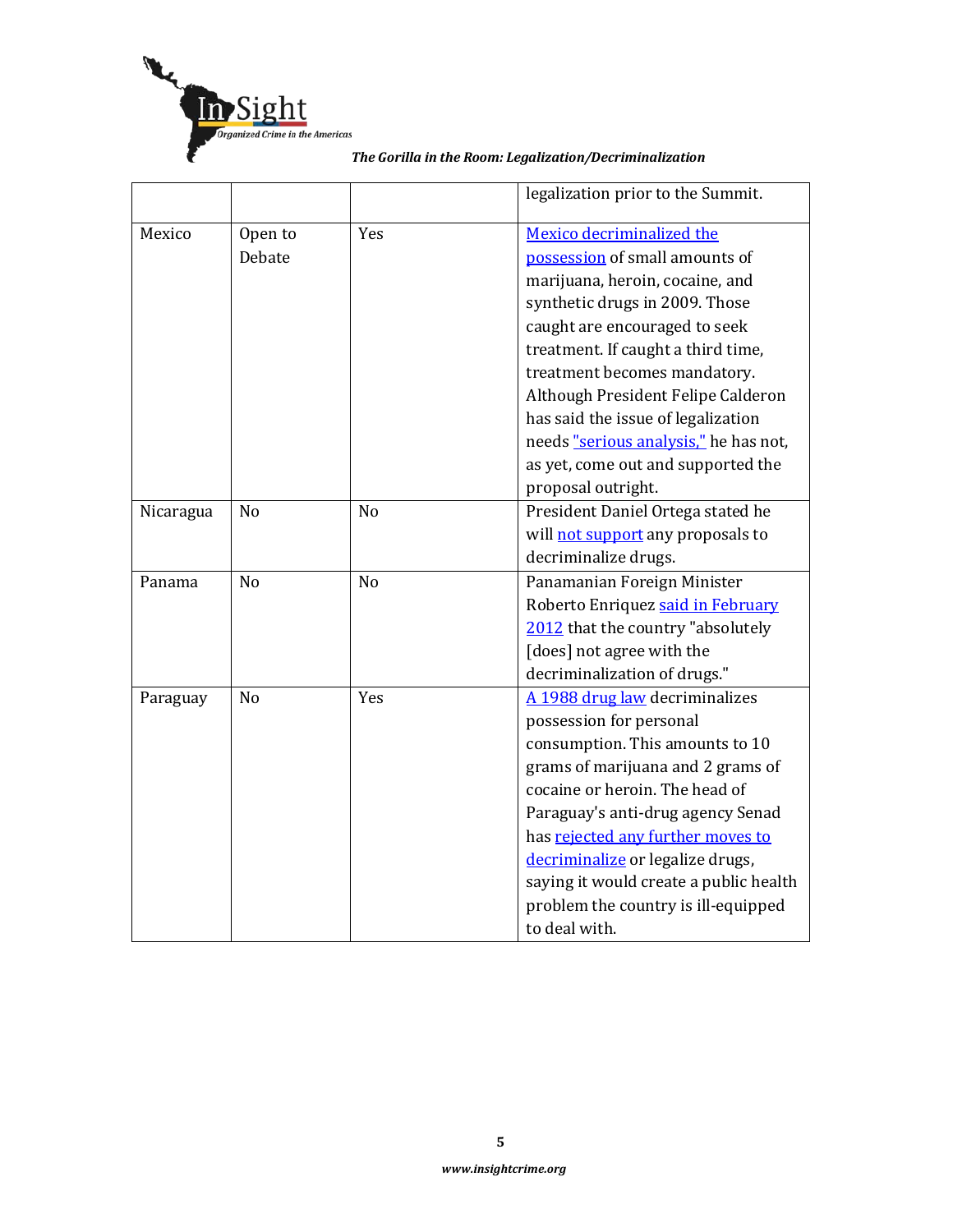

| Peru               | No             | Yes            | A 2003 Peruvian law made                 |
|--------------------|----------------|----------------|------------------------------------------|
|                    |                |                | possession non-punishable. The           |
|                    |                |                | limits were set at 2 grams of cocaine,   |
|                    |                |                | 8 grams of marijuana and 1 gram of       |
|                    |                |                | opium gum. Law enforcement               |
|                    |                |                | appears not to follow this, however.     |
|                    |                |                | <b>According to the Transnational</b>    |
|                    |                |                | Institute (TNI), 60% of detentions on    |
|                    |                |                | drug charges in Peru are related to      |
|                    |                |                | use or possession. With regards to       |
|                    |                |                | legalization, the head of the country's  |
|                    |                |                | anti-drug agency Devida has stated       |
|                    |                |                | that such a move would be                |
|                    |                |                | "madness."                               |
| <b>Saint Kitts</b> | N <sub>o</sub> | N <sub>o</sub> | Prime Minister Dr Denzil Douglas         |
| and Nevis          |                |                | said last year that his government       |
|                    |                |                | will never legalize, nor decriminalize,  |
|                    |                |                | the use of marijuana. This suggests      |
|                    |                |                | an equally hardline stance on high-      |
|                    |                |                | grade narcotics such as cocaine and      |
|                    |                |                | heroin.                                  |
| <b>USA</b>         | N <sub>o</sub> | N <sub>o</sub> | Stated that they will not oppose         |
|                    |                |                | discussion of alternative approaches     |
|                    |                |                | to the fight against drug trafficking at |
|                    |                |                | the Summit of the Americas but that      |
|                    |                |                | the US will not alter its stance against |
|                    |                |                | legalization, believing that it would    |
|                    |                |                | only create more problems.               |
| Uruguay            | Open to        | Yes            | Uruguay's drug laws are some of the      |
|                    | Debate         |                | most liberal; drug use or possession     |
|                    |                |                | for personal use is not criminalized.    |
|                    |                |                | It is at the judge's discretion to       |
|                    |                |                | determine if the amount in question      |
|                    |                |                | is for personal use or distribution.     |
|                    |                |                | The head of the country's National       |
|                    |                |                | Drugs Board (JND), an office tied to     |
|                    |                |                | the presidency, said legalization        |
|                    |                |                | needs debate, noting the inverse         |
|                    |                |                | results of the so-called "war on         |
|                    |                |                | drugs." In light of the country's        |